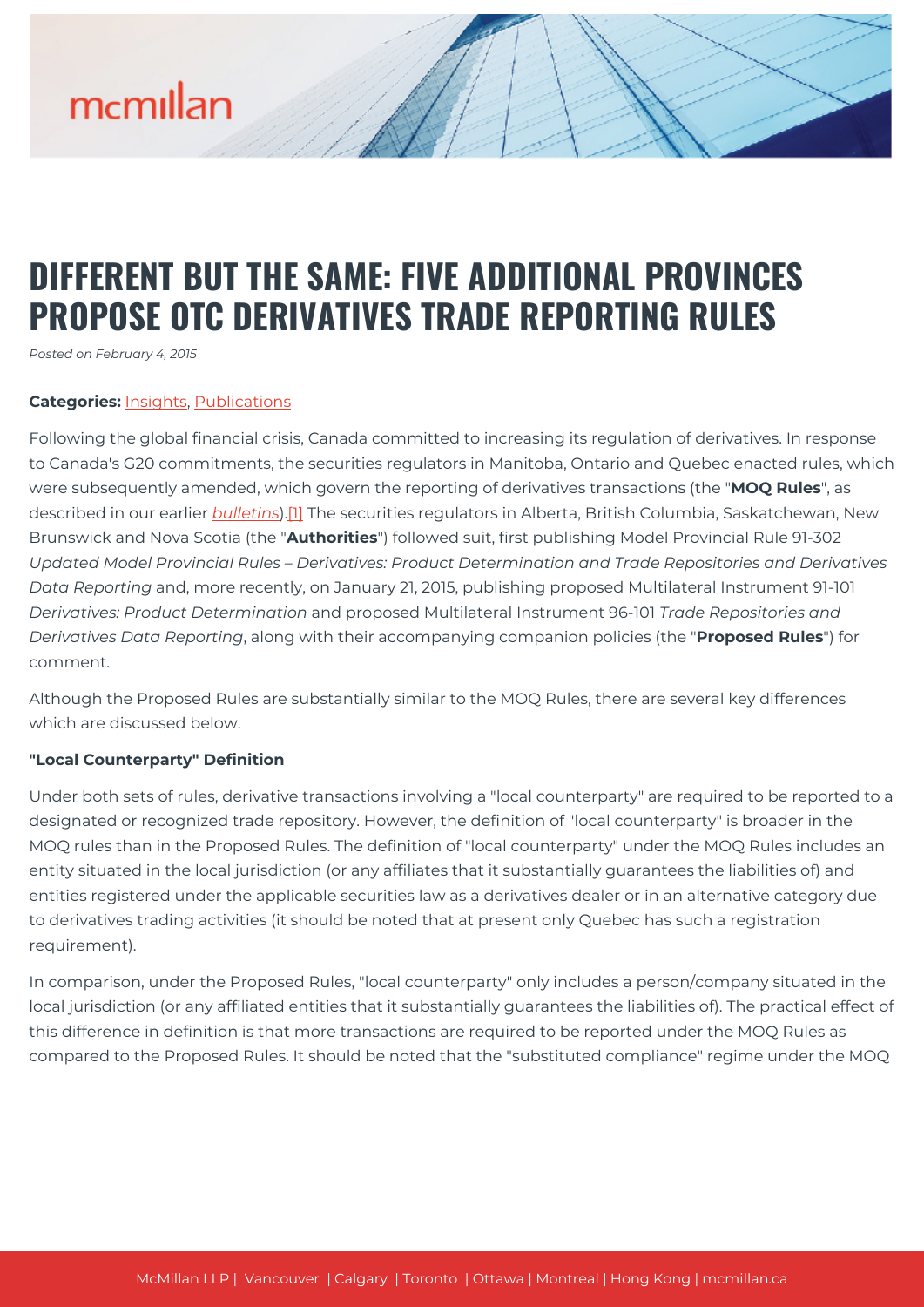

Rules is intended to address this issue and so long as a registered derivatives dealer limits transactions to regimes which the MOQ Rules have deemed acceptable for "substituted compliance", there should be no difference in the scope of reporting under either set of rules.

## **"Affiliated Entity" Definition**

The Proposed Rules have changed the term "affiliate" or "affiliated companies" in the MOQ Rules to "affiliated entity" or "affiliated entities." This will impact how the Authorities identify a local counterparty and the determination of which trades a trade repository must disseminate publicly. The term "affiliated entity" considers a person or company affiliated with another if one of them controls the other or each is controlled by the same person. Furthermore, control has been given a very broad definition, which includes beneficial ownership or direct/indirect control over securities, owning 50% or more of the interests in a partnership, being the general partner of a limited partnership, or being the trustee of a trust.

Under the definition in the Proposed Rules, and unlike the MOQ Rules, affiliated partnerships and trusts guaranteed by an entity situated in the jurisdiction are captured in the definition of "local counterparty". Similarly, under the Proposed Rules, trade repositories will not be required to publicly disseminate derivatives data for transactions entered into between a local counterparty and affiliated partnerships or trusts.

## **Reporting Hierarchy and Other Additional Requirements**

Both the MOQ Rules and Proposed Rules set out a hierarchy which indicates which party to a derivative transaction will be required to report a trade. However, Ontario's hierarchy rules differ from the Proposed Rules and Manitoba's and Quebec's trade reporting rules. The main differences are as follows:

- 1. While Ontario only allows a recognized or exempt clearing agency to be a reporting counterparty, the Proposed Rules and Manitoba's and Quebec's trade reporting rules allow for a clearing agency that has not yet been recognized or exempted from local jurisdiction to fulfill the reporting obligations for a transaction cleared through its facilities.
- 2. For transactions that are not cleared through a reporting clearing agency, the Proposed Rules and Manitoba's and Quebec's trade reporting rules require Canadian financial institutions that are not derivatives dealers to report a derivatives transaction with a counterparty that is not a derivatives dealer or another Canadian financial institution.
- 3. In Ontario, counterparties are required to follow the International Swaps and Derivatives Association, Inc. ("ISDA") reporting methodology. In comparison, for transactions between parties that are either both derivatives dealers, both Canadian financial institutions or both local counterparties, the Proposed Rules and Manitoba's and Quebec's trade reporting rules allow counterparties to agree in writing which of them will be the reporting counterparty.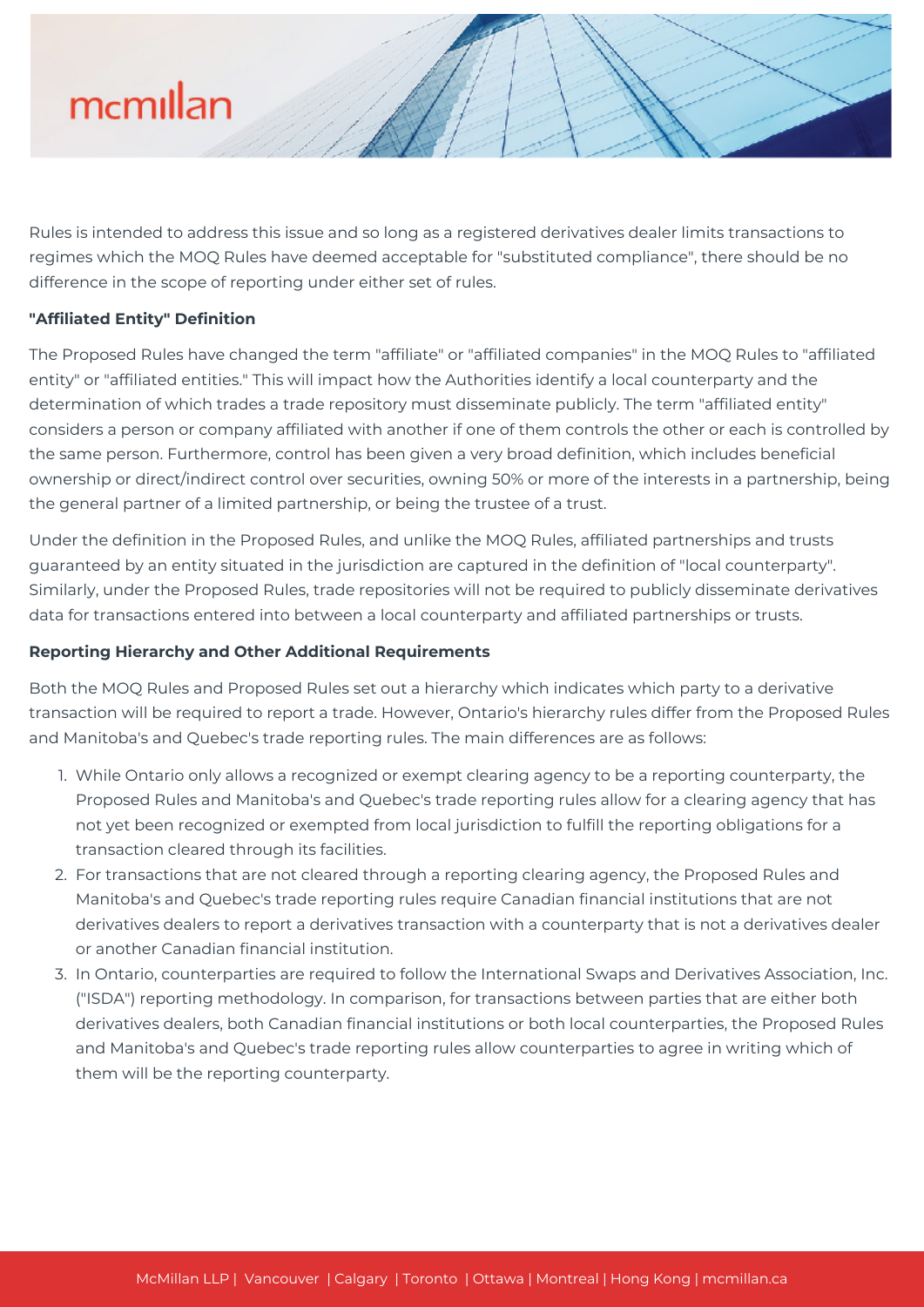

The intent behind these changes is to reduce incidents of double reporting and to reduce the regulatory burden, particularly for counterparties that are not derivatives dealers or Canadian financial institutions.

#### **Limited Exemption from Reporting Trades of Commodities Derivatives**

In the MOQ Rules there is currently an exemption for commodities derivatives transactions other than those involving a currency that involve a local counterparty who is not a derivatives dealer and who has less than \$500,000 aggregate notional value, without netting, under all its outstanding transactions at the time of the transaction including the additional notional value related to that transaction.

The Proposed Rules provide for a materially different exemption which raises the financial threshold from \$500,000 to \$250 million. The intent behind raising the financial threshold is to reduce the regulatory burden on commodity derivatives market end-users while still ensuring that the majority of derivatives transactions continue to be reported.

#### **Additional Guidance on the Exclusion of Commodities Contracts with Physical Delivery**

Additional guidance has been provided under the Proposed Rules to address optionality with respect to the volume, quantity, timing or manner of delivery of a commodity. This additional guidance indicates that the exclusion will be available where optionality in the commodity contract is consistent with the parties intent to settle the contract by physical delivery of the commodity and not by cash or any other means. However, similar language in the MOQ Rules' Companion Policies indicates that it is unlikely this additional guidance signifies any shift in the Authorities' interpretation of the exclusion.

#### **Conclusion**

The Authorities intend that the Proposed Rules be consistent with the MOQ Rules other than minor variations to accommodate differences in provincial securities legislation and the major differences outlined above, including the change in the definition of "local counterparty" and "affiliate" and the higher exemption threshold for commodities derivatives. Consequently, internal procedures developed by a derivatives dealer to satisfy the reporting obligations under the MOQ rules can be used as a basis for compliance with the Proposed Rules as long as allowance is made for the possibility that there may be a broader group of affiliated entities in a province using the Proposed Rules (noting that the commodity derivatives exemption has no application to trades with a derivatives dealer).

The Authorities encourage market participants and the public to submit comment letters addressing any issues or raised by the Proposed Rules. Comments must be submitted by **March 23, 2015**.

We invite market participants to discuss any comments and questions with us. We are available to assist those